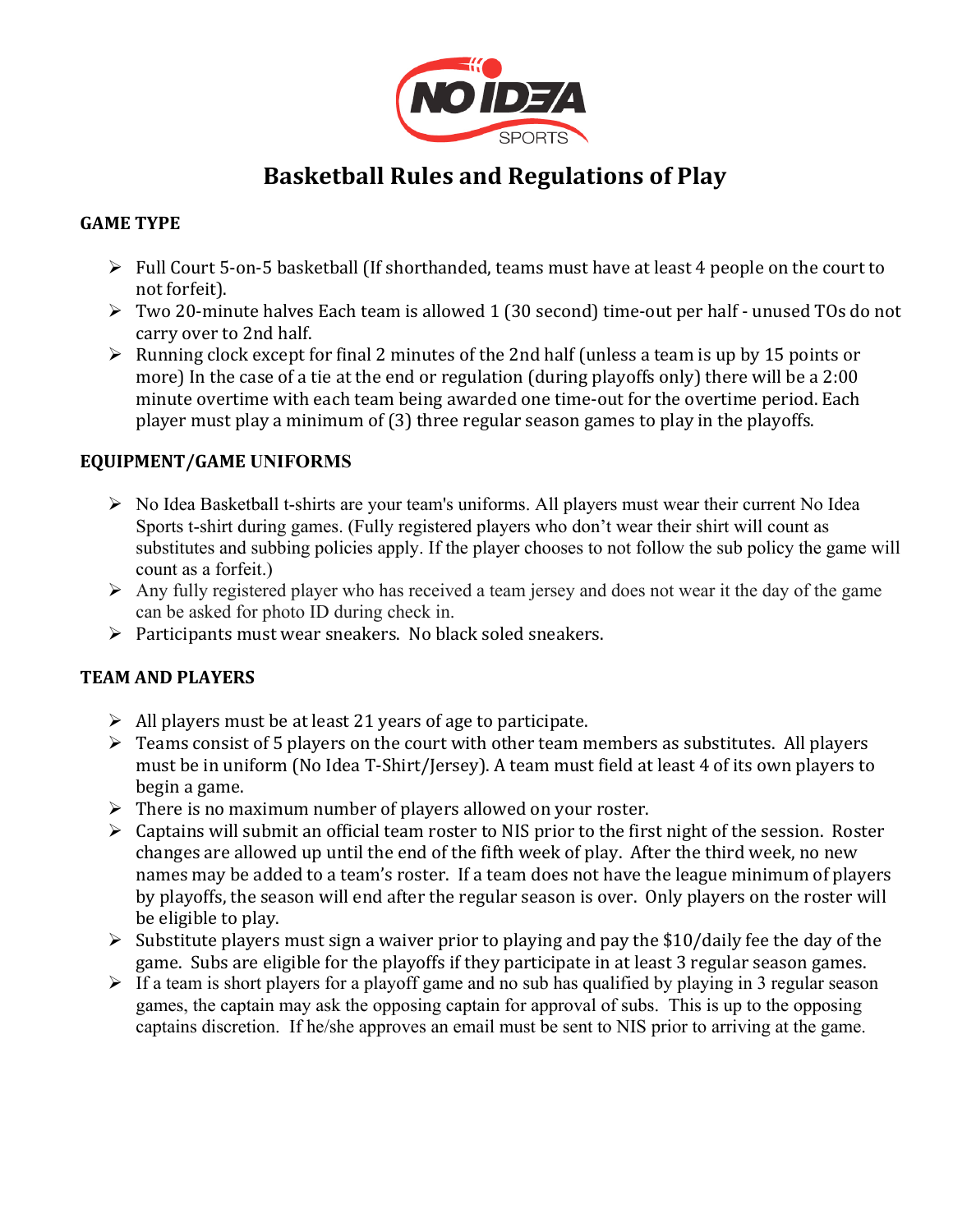# **ROSTER REQUIREMENTS**

- $\triangleright$  Captains will submit an official team roster to NIS prior to the first night of the session. Roster changes are allowed up until the end of the third week of play. After the third week, no new names may be added to a team's roster. Only players on the roster will be eligible to play.
- $\triangleright$  All teams must have a minimum of 6 fully registered players for the season.
- $\triangleright$  If a team is short the minimum number of fully registered players by the start of their game for week 4 they will automatically forfeit that game. This rule applies for week 5 as well.
- $\triangleright$  If a team is still short the minimum number of fully registered players at the end of their week 5 game (end of the regular season) the teams season will end and will be removed from the final 3 weeks of the league schedule.

### **GAME NIGHTS**

- $\triangleright$  Teams may begin a game with a minimum of 4 players.
- $\triangleright$  If a team arrives with fewer than 4 players, it will give up 6 points every 5 minutes until the required number arrives. Game time will be modified based on when the game starts in these cases.
- $\triangleright$  Exception: Teams with less than 4 players may still play a legal game but only with the opposing teams consent. All teams consenting to play a legal game with less than the allowed minimum waive their right to a forfeit win.

### **SUBSTITUTIONS**

- $\triangleright$  There is no limit on the amount of substitutions per team. Substitutions will only occur during stoppages of play.
- $\triangleright$  If you are short handed during the season you may pick up another No Idea Sports player not on your roster for the game. This will be allowed only if the other team is in agreement.
- $\triangleright$  Any non-rostered No Idea Sports basketball players may also play on a given night after signing a waiver and paying the \$10 daily fee.

### **FIELDING A TEAM**

 $\triangleright$  The maximum number of players in the court is 5. The minimum number of players on the court is 4. There is no minimum number of women allowed on the court.

### **BEGINNING OF THE GAME**

 $\triangleright$  The beginning of the game starts with a jump ball. Possession for all following jump balls are alternate possessions. The start of all overtimes begins with a jump ball.

### **TIME**

- $\triangleright$  Play is divided into (2) 20-minute halves separated by a brief halftime break.
- $\triangleright$  There will be a running clock except for the final 2 minutes of play. During the final 2 minutes the clock will stop on all whistles and timeouts.
- $\triangleright$  During the final 2 minutes, time will remain running during made field goals. The clock will not stop in the last two minutes of the second half when one team is ahead by 15 or more points.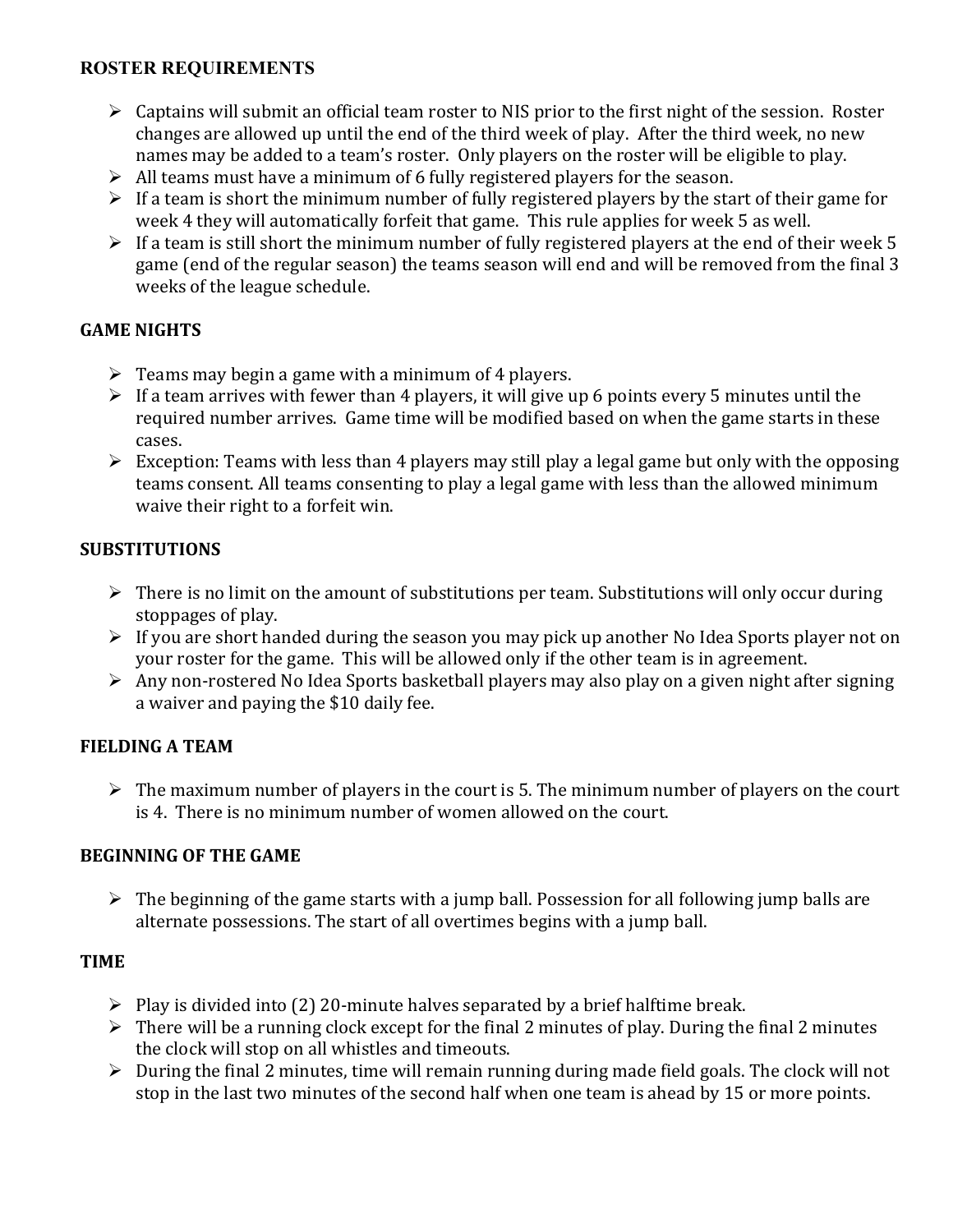- $\triangleright$  The clock will be maintained by a scorekeeper or one of the referees. Each team is granted 1 timeout per half; unused time outs do not carry over to the second half.
- $\triangleright$  If in the first 38 minutes a TO is called prior to a free throw, the time will remained stopped during the free throws until the ball is live again.
- $\triangleright$  There is an unwritten 30-Second shot clock.

# **OVERTIME**

- $\triangleright$  There will be no overtime during the regular season.
- $\triangleright$  During the playoffs, each overtime period is 2 minutes. The clock runs continuously during the first minute and stops in the last minute on whistles and timeouts. Each team is awarded 1 timeout per overtime period. Time-outs do not carry over from regulation to the overtime period. Except for playoffs, the game will end in a tie after 2 overtime periods have been played. In the playoffs 2-minute overtimes will continue until there is a winner.

# **PERSONAL/TEAM FOULS**

- $\triangleright$  Personal fouls will be recorded for all leagues. Players will foul out after being awarded their 5th personal foul. All technical fouls will be recorded as personal fouls.
- $\triangleright$  The referee will call and track all fouls.
- $\triangleright$  All fouls are common fouls.
- $\triangleright$  For the first 5 (five) fouls in each game, shooting or non-shooting, the ball is taken by the fouled team at top of the key to resume play.
	- If the shooter makes the shot on a foul within the first 5 (five) fouls, the basket counts and the defense gets the ball at the top of the key.
- $\triangleright$  Beginning with the 6th (sixth) team foul, the player fouled will be awarded two (2) free throws regardless of if it is a shooting or non-shooting. If the player fouled is in the act of shooting beyond the 3-point line, they will receive 3 (three) foul shots.
	- The ball is dead after the 1st shot.
	- If the player makes the 2nd shot, the other team gets possession. If the player misses the 2nd shot, the ball is live.
- $\triangleright$  Additionally, after the 5th foul, if the shooting team is fouled in the act of shooting and the shot is scored, the points shall count and the shooting team shall shoot 1 (one) shot. If the player makes the shot, the other team gets possession. If the player misses the shot, the ball is live.
- $\triangleright$  If a team has committed less than 4 (four) fouls with only one minute remaining in the game, they will be permitted only one more foul before the other team shoots foul shots. If the first foul in the final minute is the 6th team foul, free throws will result as normal.

# **TECHNICAL FOULS**

- $\triangleright$  Technical fouls are counted as personal fouls. Any individual that is assessed two technical fouls will be ejected from the game. (Depending on the severity of the technical foul a player can be ejected after being assessed 1 technical under the discretion of the referee.)
- $\triangleright$  Substituting on the Fly and not during a dead ball will result in a technical foul.
- $\triangleright$  All technical fouls result in 2 free throws and ball possession.
- $\triangleright$  Team Captain may select the player to shoot.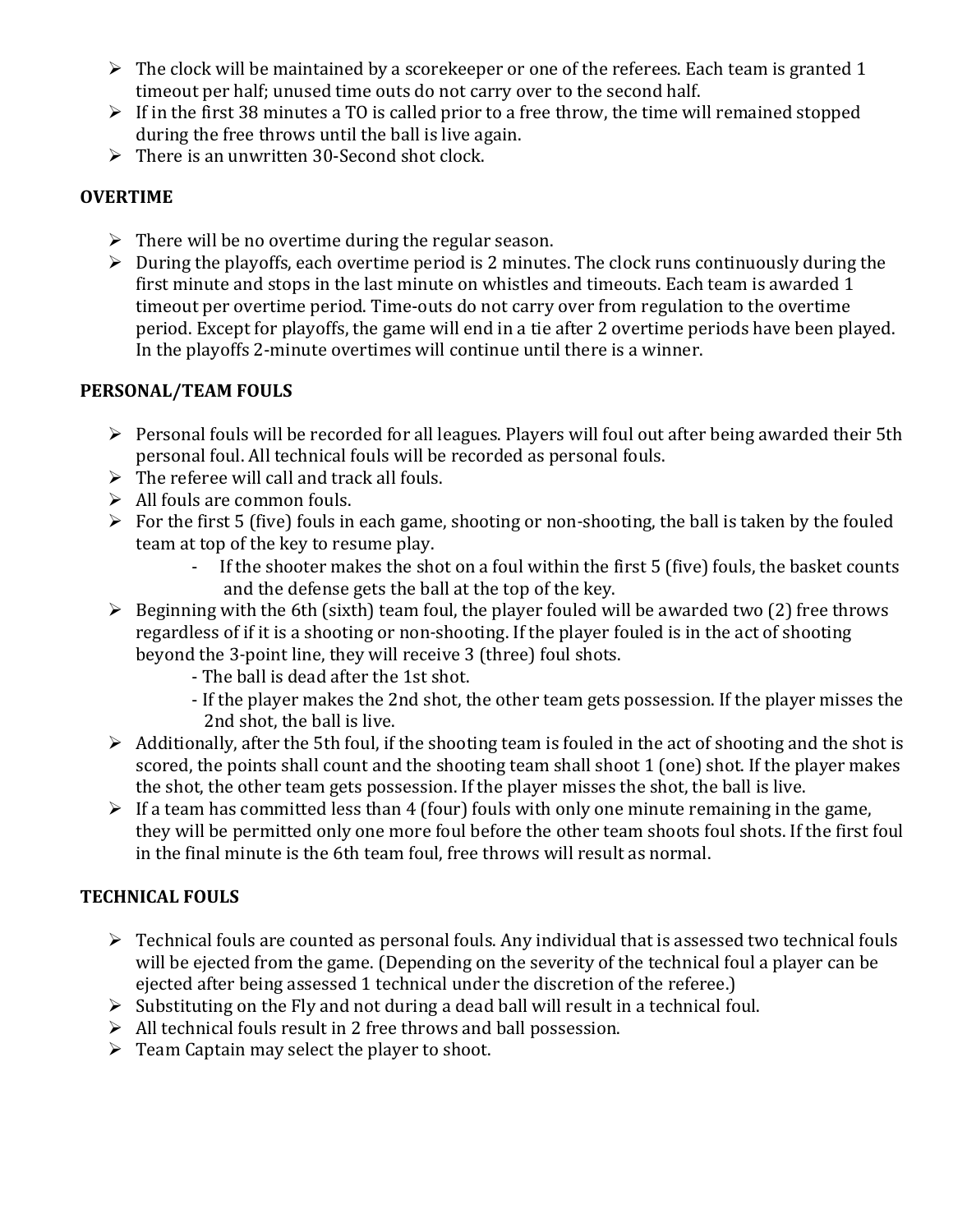# **NCAA**

- $\triangleright$  Normal rules and penalties of the NCAA apply unless exceptions have been made herein.
- $\triangleright$  The 3-point field goal is in effect if the court has a line marked.
- $\triangleright$  Backcourt violations will be in effect unless otherwise noted.
- $\triangleright$  Dunking may or may not be allowed based on the facility.
- $\triangleright$  When administering free throws the first marked lane space (the lane space adjacent to the end line) no player shall occupy this space.

A. The second marked lane space shall be occupied by opponents of the free thrower. No teammate of the free thrower shall occupy either of these marked lane spaces.

B. The third marked lane spaces on each side may be occupied by teammates of the free thrower.

C. The fourth marked lane spaces may by occupied by opponents of the free thrower.

Any player, other than the free thrower, who does not occupy marked lane space, must be behind the free throw line extended and behind the three-point line.

### **WINNING THE GAME**

 $\triangleright$  The team with the higher score at the end of 40 minutes of play will be deemed the winner.

# **PLAYOFFS**

- $\triangleright$  All roster players are allowed to participate in the playoffs.
- $\triangleright$  Photo ID, Facebook Page, or Email from NIS sent to the player will be required for check in during the playoffs.
- $\triangleright$  All teams will make the playoffs in a 4, 5, 6, and 8-team league. In a 7-team league the top 3 teams will make the playoffs. The number of teams who make the playoffs in leagues with a total number of teams above 8 will vary.
- $\triangleright$  Final standings and team position for playoffs will be determined in this order: Win/Loss Record, Score Differential, Head to Head (if applies), Points/Runs Allowed, Points/Runs Scored.
- $\triangleright$  Substitutes may participate in the playoffs if they have participated in at least 3 regular season games. Subs will have to play the weekly fee to participate in the playoffs as well.

# **FORFEITING**

Forfeit is strongly discouraged. Your teammates and opponents count on you to have a full team and competitive game. Each team must have at least 5 players, including 1 female to start a game.

### FORFEITING IN ADVANCE:

- $\triangleright$  If a team knows in advance that it is going to forfeit and not show up, a team member must contact NIS by 12:00 pm the day of the game. If NIS is notified on time, the team will be given losses for all scheduled matches but no further penalty.
- $\triangleright$  If a voicemail message is left or an e-mail sent, it is not considered notification unless a reply to the team is received. Failure to do so will result in forfeiting all matches, and the team will be ineligible for league playoffs and/or removed from the remainder of the schedule.